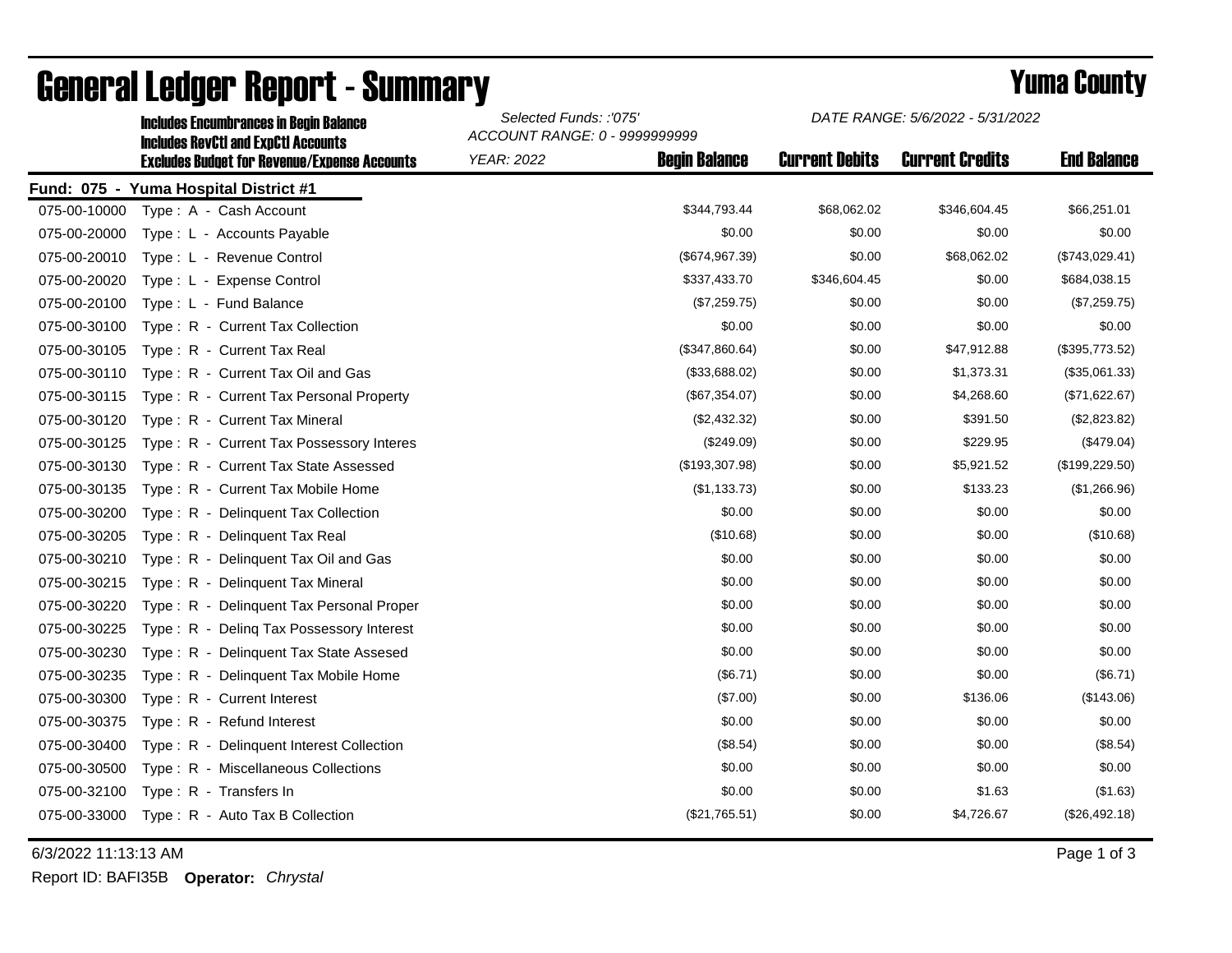|              | <b>Includes Encumbrances in Begin Balance</b><br><b>Includes RevCtI and ExpCtI Accounts</b><br><b>Excludes Budget for Revenue/Expense Accounts</b> |                                         |                                       | Selected Funds: :'075'<br>ACCOUNT RANGE: 0 - 9999999999 |                      | DATE RANGE: 5/6/2022 - 5/31/2022 |                                  |                    |  |
|--------------|----------------------------------------------------------------------------------------------------------------------------------------------------|-----------------------------------------|---------------------------------------|---------------------------------------------------------|----------------------|----------------------------------|----------------------------------|--------------------|--|
|              |                                                                                                                                                    |                                         | <b>YEAR: 2022</b>                     |                                                         | <b>Begin Balance</b> | <b>Current Debits</b>            | <b>Current Credits</b>           | <b>End Balance</b> |  |
|              |                                                                                                                                                    | Fund: 075 - Yuma Hospital District #1   |                                       |                                                         |                      |                                  |                                  |                    |  |
| 075-00-33100 |                                                                                                                                                    | Type: R - Auto Tax A & F Collection     |                                       |                                                         | (\$7,143.10)         | \$0.00                           | \$2,966.67                       | (\$10,109.77)      |  |
| 075-00-49100 |                                                                                                                                                    | Type: X - Treasurer Fees                |                                       |                                                         | \$19,322.86          | \$1.811.01                       | \$0.00                           | \$21,133.87        |  |
| 075-00-49401 |                                                                                                                                                    | Type: X - Transfer Out                  |                                       |                                                         | \$0.00               | \$0.00                           | \$0.00                           | \$0.00             |  |
| 075-00-49500 |                                                                                                                                                    | Type: X - Checks Written / ACH Transfer |                                       |                                                         | \$318.110.84         | \$344.793.44                     | \$0.00                           | \$662,904.28       |  |
|              |                                                                                                                                                    |                                         | Fund: 075 - Yuma Hospital District #1 | Totals :                                                | (\$337,533.69)       | \$761,270.92                     | \$482,728.49                     | (\$58,991.26)      |  |
|              |                                                                                                                                                    | <b>Total Fund Revenues:</b>             | \$68,062.02                           | <b>Total Fund Expenses:</b>                             |                      | \$346,604.45                     | <b>Net Revenue Over Expense:</b> | (\$278,542.43)     |  |

## General Ledger Report - Summary **Example 2018** Yuma County